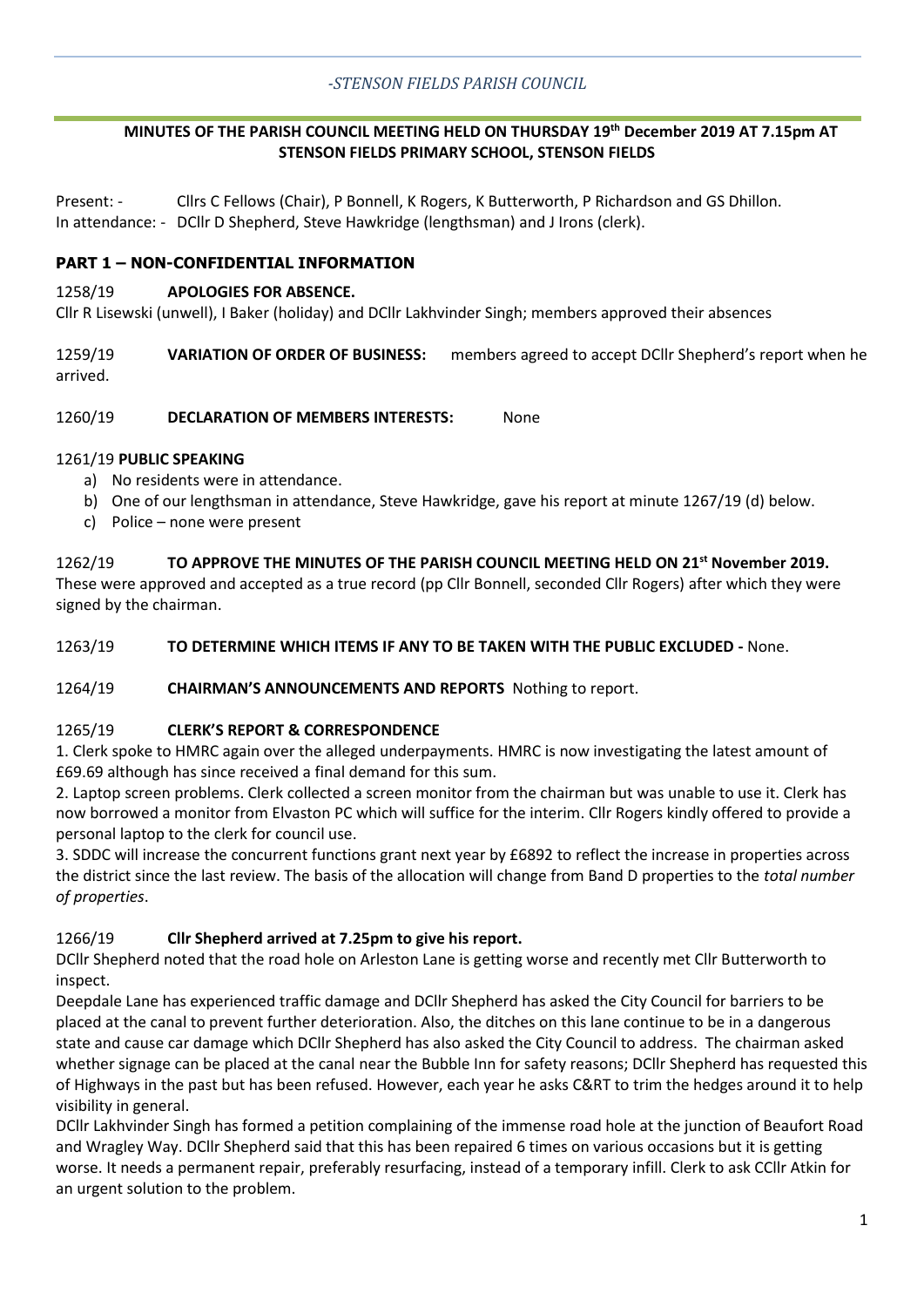DCllr Shepherd met the developers at Saxon Gate on 11<sup>th</sup> December to discuss the lack of maintenance of the estate. Plans of the site were viewed and the developers have been instructed to start such works. Some of this has begun; trees have been mulched and the fence adjoining the railway line has been repaired. Standing water on paths is soon to be addressed. Different contractors will conduct these works which will hopefully not result in any delay. A lengthsman scheme is needed therefore DCllr Shepherd will ask SDDC of any funding that may be available for such. He is opposed to the 100 new homes to be built on Deepdale Lane and is sceptical that the required 30% intended for affordable housing will be met. That said DCllr Shepherd will ask SDDC's strategic housing officer to robustly request this of the developer adding that this area has no council housing at all. Flood alleviation ponds are to be included here with a traffic roundabout probably included to gain access from Wragley Way.

DCllr Shepherd once again voiced his dismay over the lack of a medical centre at the Infinity Garden Village where 1850 new homes are planned and which will certainly need one.

The chairman thanked the district councillor for his report wishing him well for the festive period after which he left at 8.10pm.

# 1267/19 **Matters for Decision or Discussion:**

a) Police Issues/Speed Limits/Road Safety.

Clerk received a reply to his letter of  $6<sup>th</sup>$  December outlining council's concerns over policing from Inspector Kate Bateman. She insists that the area is patrolled regularly which includes involvement and liaison with the City force. She wishes to know who the complainants of their service are. That said Inspector Bateman argues that crime can only be investigated if victims report it. A recent crime prevention event at the new Community Centre saw no public attendance which was disappointing. She also encouraged complainants to contact the police if they are dissatisfied with the service.

She stated that there are a variety of methods for reporting crime and incidents to police in addition to the 101 system. *Emergencies and crimes in progress via 999. The standard non-emergency alternatives are:*

*Facebook – send us a private message to /DerbyshireConstabulary*

*Twitter – direct message our contact centre on @DerPolContact*

*Website – complete the online contact form derbyshire.police.uk/Contact-Us.*

*http://www.derbyshire.police.uk* 

*The Constabulary is embarking on a telephony replacement project in the Spring which will enable easier communication.*

At 8.25pm Cllr Butterworth left the room to phone the police to ask whether they had visited 2 individuals who recently reported incidents following-up these issues but they had not. Clerk to respond to the letter and make it plain that there appears little follow-up of reported incidents.

A new officer has taken charge of the Speed-Watch scheme training; clerk awaits his reply stating suitable compatible dates on which members can undertake a training session.

Clerk asked Highways again whether it will introduce measures on Stenson Road to reduce traffic speed and awaits a reply.

b) Saxon Gate at Newton Village Development, Stenson Road. Discussed earlier.

c) Environmental issues (Biffa, trees, bulbs, bins etc). Regarding complaints about roaming dogs and their waste on Goathland Park, SDDC was due to send a dog warden to speak to errant dog owners. They may have done so and this practice may have abated although Cllr Bonnell has not checked recently so will monitor.

Clerk received the Goathland Road inspection report which noted 5 faults and which all relate to the suspension members on swings. Zurich Insurance recommended changing the rigid swing of suspension members to flexible ones. Clerk asked whether such changes/ repairs will be undertaken; SDDC replied saying '*To change the suspension would mean having to swap the rigid suspension members with flexible members which is something we have opted not do as it encourages children to wrap the swings around the top bar and makes it difficult to undo and could possibly cause harm to other members of the public. Therefore we will not be changing the suspension members on the swings for the above reason'*.

Clerk asked SDDC whether it would replace the dead tree at the Glencroft Drive end of Glendon Road. Its reply states '*SDDC is considering a joint bid in applying for grant funding that the Government has made available for large land owners. It might be expedient for the Council to look at replacing this tree at that time. I will keep you informed with*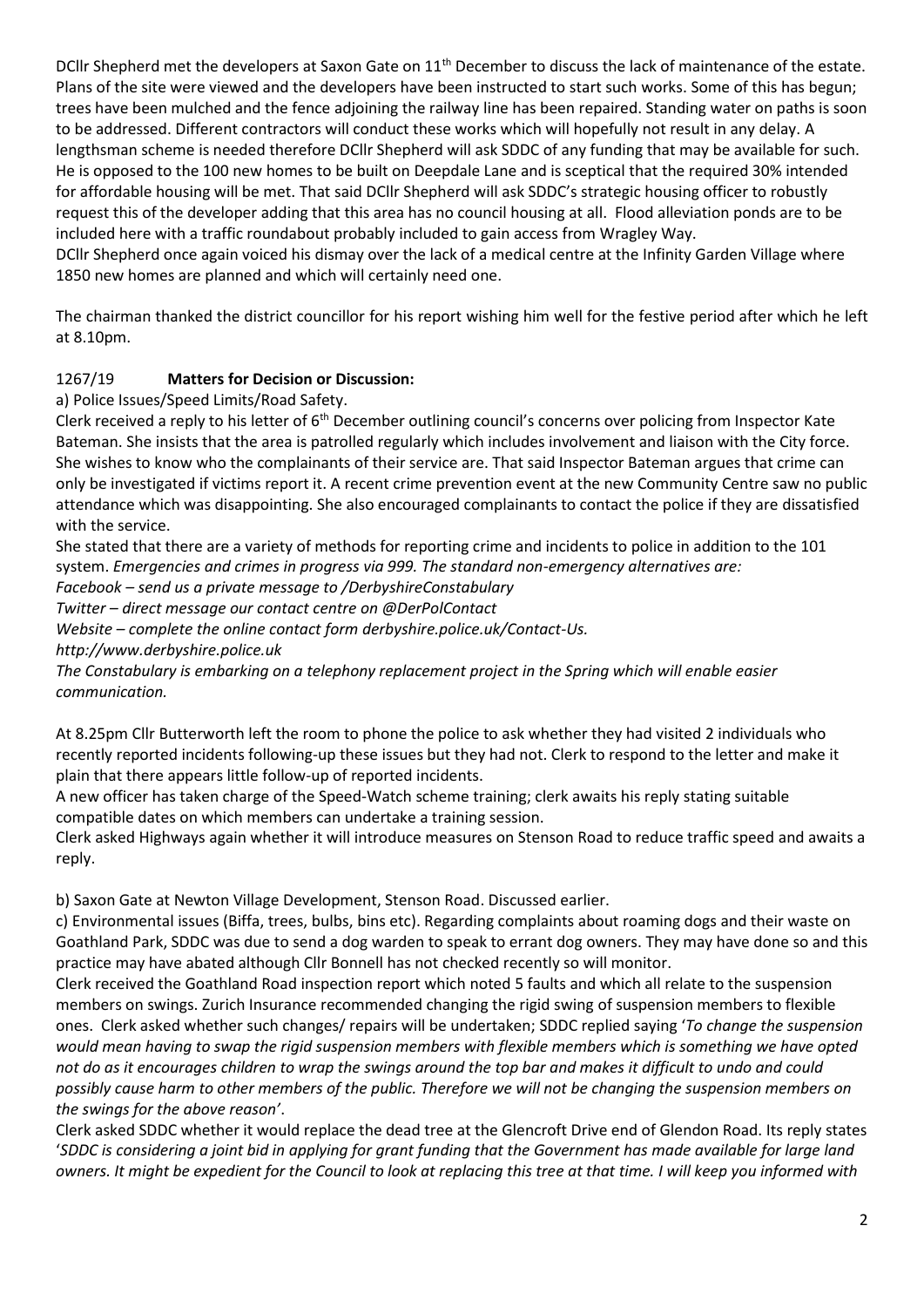*progress of the bid application, as there could be an opportunity to significantly increase the tree population within the District'.* 

d) Lengthsmen Scheme. Steve Hawkridge noted the following:

- He asked the clerk for next year's meeting dates for posting on the notice boards;
- The notice board behind the school at Holderness Drive has a crack in it although not serious enough to warrant a repair;
- He and Jane painted the Grampian Way notice board (in green);
- His waste collection of Stenson Road alone created 4 bags of rubbish.

The chairman again thanked both Steve & Jane for their waste collection efforts and to Steve for his reports.

e) Suggestions over upgrading/ painting the Ledbury Chase play equipment/ area (if any). **Resolved:** nothing further. f) Pedestrian crossing and speed reduction measures/ uptake of the Speed Watch campaign; covered earlier.

g) To review the recent risk assessment for the new street cart. **Resolved:** accepted; in the meantime clerk to order a safety brake for the cart.

h) To review the updated asset register and grievance/ disciplinary procedure. **Resolved:** held over to the next meeting.

i) To consider a financial contribution to the recent Community Centre Christmas Fayre. **Resolved:** council to donate £100 under s137 to this cause with any further requests for donations to be considered on their merits. Also, clerk to ask SDDC for notices advertising the Centre for display on notice boards.

j) To consider the Armed Forces Covenant. **Resolved:** Members **agreed** to consider sign the Armed Forces Covenant which commits council's support of serving personnel, reservists, veterans and military families.

k) Budget review. **Resolved:** Members agreed the final budget for the present year 2019/20 and precept request from SDDC in principle and will ratify in the next meeting. The forecast for 2020/21 will be considered at a later date.

l) To consider next year's Summer Play Scheme. **Resolved:** clerk to decide similar dates and events to last year and to add an extra Adventure session.

# 1268/19 **PLANNING**

**Applications:** None received.

## 1269/19 **FINANCE**

a) Accounts for payment as follows were approved and signed:

| <b>No</b><br>J Irons - Clerk's salary 4 weeks to 22 <sup>nd</sup> November<br>002291<br>J Irons - clerk's expenses (see attached sheet) October - November<br>002291<br>J Hawkridge - Lengthsman pay 3 weeks to 15 <sup>th</sup> November<br>002292<br>S Hawkridge - Lengthsman pay 3 weeks to 15 <sup>th</sup> November<br>002293<br>HMRC -employee's tax & NI November - December<br>002294<br>$DCC$ – clerk's pension return to $22nd$ December<br>002295 | <b>Cheque</b> | <b>Payee</b>                 | Total £ |
|--------------------------------------------------------------------------------------------------------------------------------------------------------------------------------------------------------------------------------------------------------------------------------------------------------------------------------------------------------------------------------------------------------------------------------------------------------------|---------------|------------------------------|---------|
|                                                                                                                                                                                                                                                                                                                                                                                                                                                              |               |                              |         |
|                                                                                                                                                                                                                                                                                                                                                                                                                                                              |               |                              | 603.24  |
|                                                                                                                                                                                                                                                                                                                                                                                                                                                              |               |                              | 36.20   |
|                                                                                                                                                                                                                                                                                                                                                                                                                                                              |               |                              | 244.84  |
|                                                                                                                                                                                                                                                                                                                                                                                                                                                              |               |                              | 262.20  |
|                                                                                                                                                                                                                                                                                                                                                                                                                                                              |               |                              | 64.10   |
|                                                                                                                                                                                                                                                                                                                                                                                                                                                              |               |                              | 159.08  |
|                                                                                                                                                                                                                                                                                                                                                                                                                                                              | 002296        | chairman allowance 2019-2020 | 128.00  |
| Biffa Waste - collection December to March 2020 (91 days)<br>002297                                                                                                                                                                                                                                                                                                                                                                                          |               |                              | 340.39  |
| <b>TOTAL</b>                                                                                                                                                                                                                                                                                                                                                                                                                                                 |               |                              | 1838.05 |

(b) **Income**  $-$  bank interest on  $31<sup>st</sup>$  October  $\qquad 6.69$ 

# (c) **Bank balances as at 26th November 2019 £ 11441.33 (current account);**

**£ 5585.36 (reserve account).**

# 1270/19 **TO RECEIVE FEEDBACK AND REPORTS FROM COUNCIL REPRESENTATIVES ON OUTSIDE BODIES**

Cllr Rogers has received the minutes of the last meeting but has not perused them yet. He will update council in the next meeting.